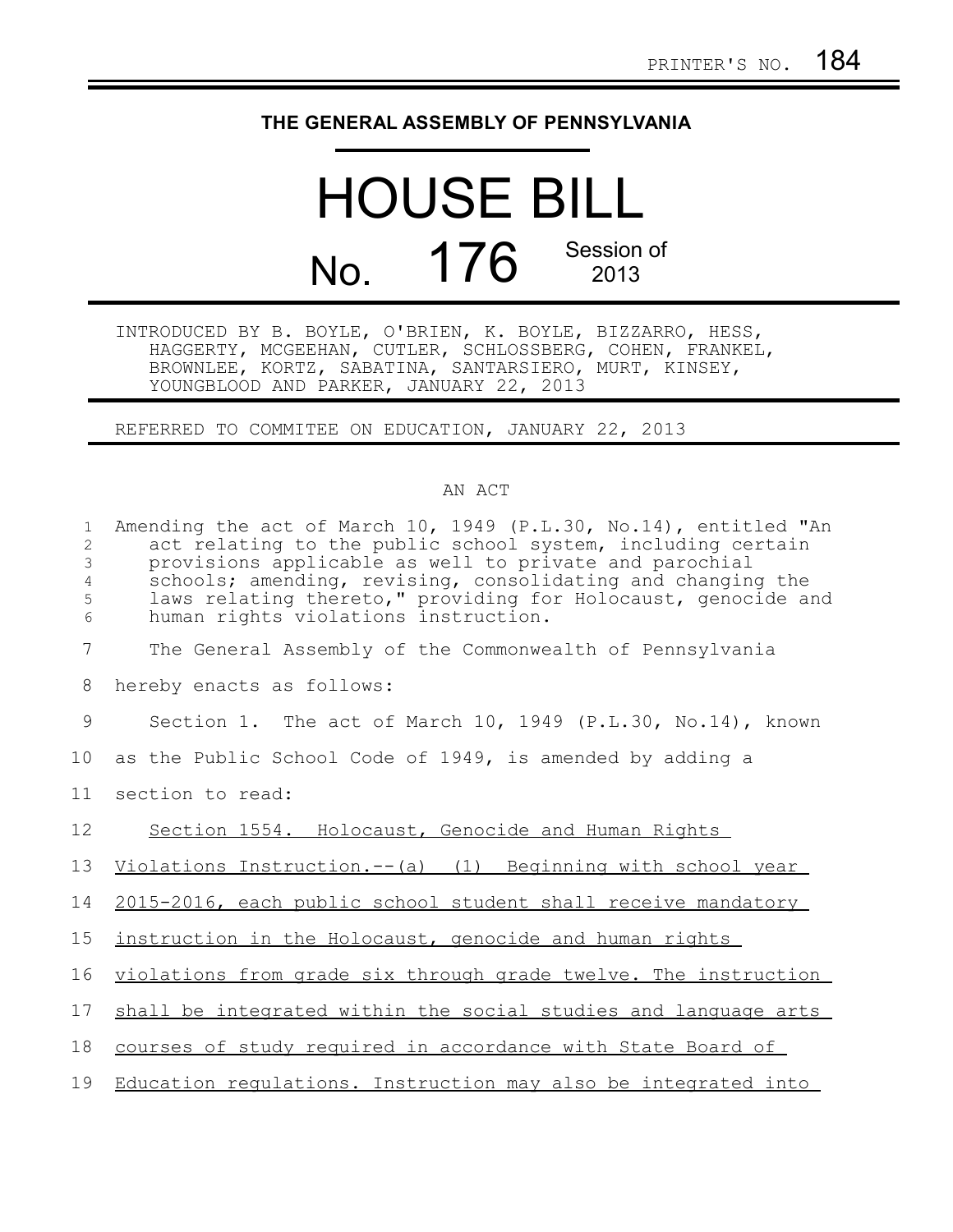|  | 1 other appropriate courses of study. |  |  |
|--|---------------------------------------|--|--|
|  |                                       |  |  |

| $\mathbf 2$ | The Holocaust, genocide and human rights violations<br>(2)             |
|-------------|------------------------------------------------------------------------|
| 3           | instruction shall:                                                     |
| 4           | (i) Be age appropriate.                                                |
| 5           | (ii) Be sequential in method of study.                                 |
| 6           | Communicate the connection between national, ethnic,<br>(iii)          |
| 7           | racial or religious intolerance and the subjects described in          |
| $8\,$       | subsection (b).                                                        |
| $\mathsf 9$ | (iv) Communicate the impact of personal responsibility,                |
| 10          | civic engagement and societal response within the context of the       |
| 11          | subjects described in subsection (b).                                  |
| 12          | (3) School districts may utilize any appropriate public or             |
| 13          | private materials, personnel and other resources in developing         |
| 14          | <u>and implementing this program of instruction. The Department of</u> |
| 15          | Education shall make available information about appropriate           |
| 16          | curriculum materials upon request of a school district. School         |
| 17          | districts may utilize any curriculum that complies with the            |
| 18          | requirements of this subsection.                                       |
| 19          | (1)<br>The Department of Education shall establish<br>(b)              |
| 20          | curriculum quidelines no later than twelve (12) months after the       |
| 21          | effective date of this section. The guidelines shall encourage         |
| 22          | the inclusion of all of the following subjects where appropriate       |
| 23          | in the instruction:                                                    |
| 24          | (i) The breadth of the history of the Holocaust, including             |
| 25          | the Third Reich dictatorship, concentration camp system,               |
| 26          | persecution of Jews and non-Jews, Jewish and non-Jewish                |
| 27          | resistance and post-World War II trials.                               |
| 28          | The definition, history, response and actions taken in<br>$(i$ i)      |
| 29          | the face of genocide, including, but not limited to, the               |
| 30          | Holocaust, the Armenian genocide, the Bosnian genocide and the         |
|             |                                                                        |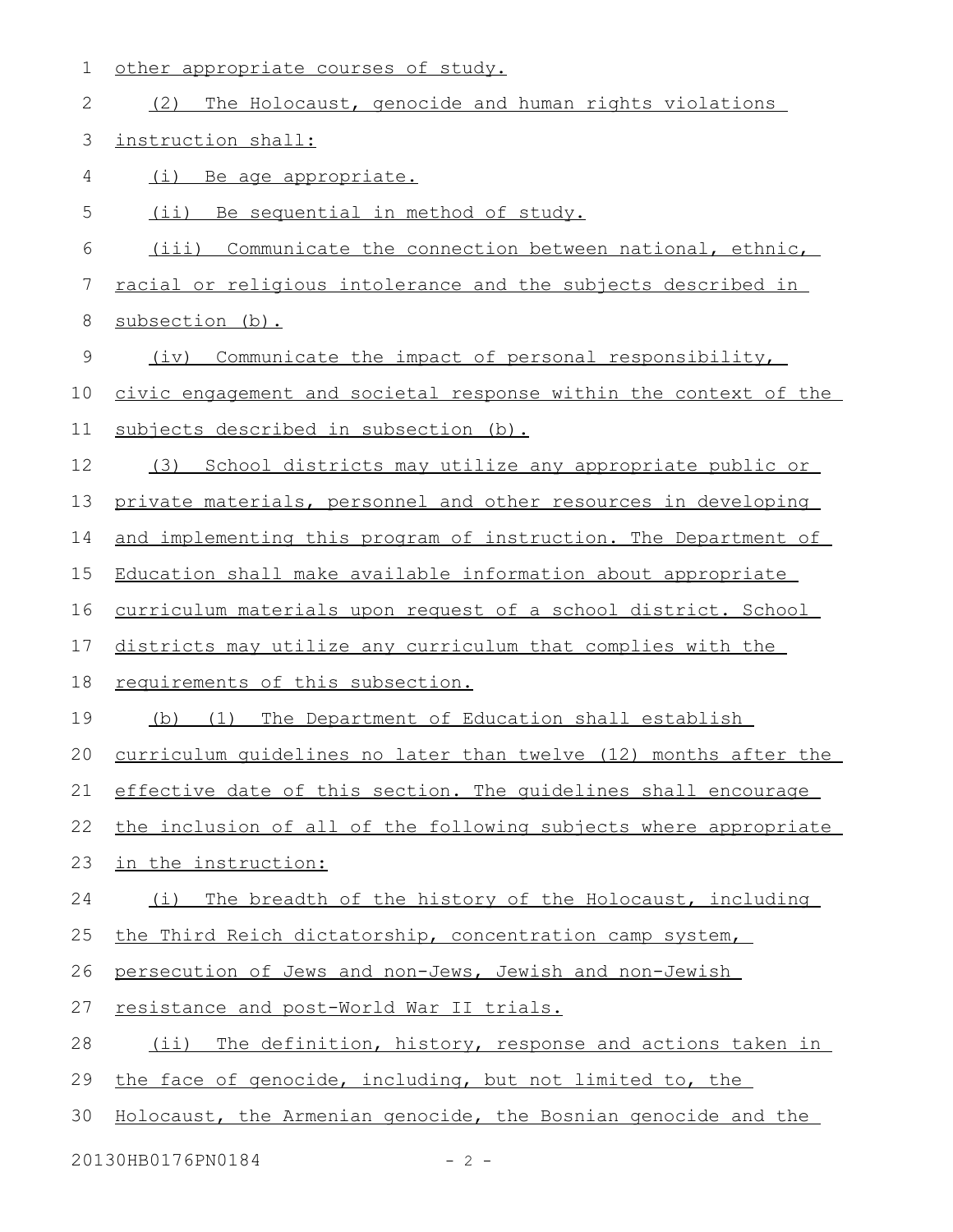1 genocide in Sudan.

| $\mathbf{2}$ | <u>(iii) Human rights violations.</u>                            |
|--------------|------------------------------------------------------------------|
| 3            | Anti-Semitism, racism and the abridgment of civil<br>(iv)        |
| 4            | rights.                                                          |
| 5            | The Department of Education and school districts may<br>(2)      |
| 6            | work in consultation with organizations that provide educational |
| 7            | resources related to the Holocaust, genocide and human rights    |
| $\,8\,$      | violations to develop the curriculum quidelines.                 |
| $\mathsf 9$  | (c) Beginning with the 2015-2016 school year, the Department     |
| 10           | of Education shall make available, to all school districts and   |
| 11           | intermediate units, in-service training programs based upon the  |
| 12           | instruction requirements established under subsection (a) and    |
| 13           | the curriculum quidelines established under subsection (b).      |
| 14           | (1) Beginning with the 2015-2016 school year, each<br>(d)        |
| 15           | school district shall provide, as part of its in-service         |
| 16           | training, programs on the Holocaust, genocide and human rights   |
| 17           | violations for all instructors whose teaching responsibilities   |
| 18           | include courses of study in which mandated instruction           |
| 19           | concerning the Holocaust, genocide and human rights violations   |
| 20           | is integrated. A school district may utilize the programs made   |
| 21           | available by the Department of Education or use other            |
| 22           | alternative programs.                                            |
| 23           | (2) Employes required to complete continuing professional        |
| 24           | education under section 1205.2 shall receive credit toward the   |
| 25           | continuing professional education requirements where the         |
| 26           | training program has been approved by the Department of          |
| 27           | Education.                                                       |
| 28           | The Department of Education shall provide the<br>(e)             |
| 29           | guidelines, in-service training and any other materials          |
| 30           | developed in accordance with this section to any nonpublic       |

20130HB0176PN0184 - 3 -